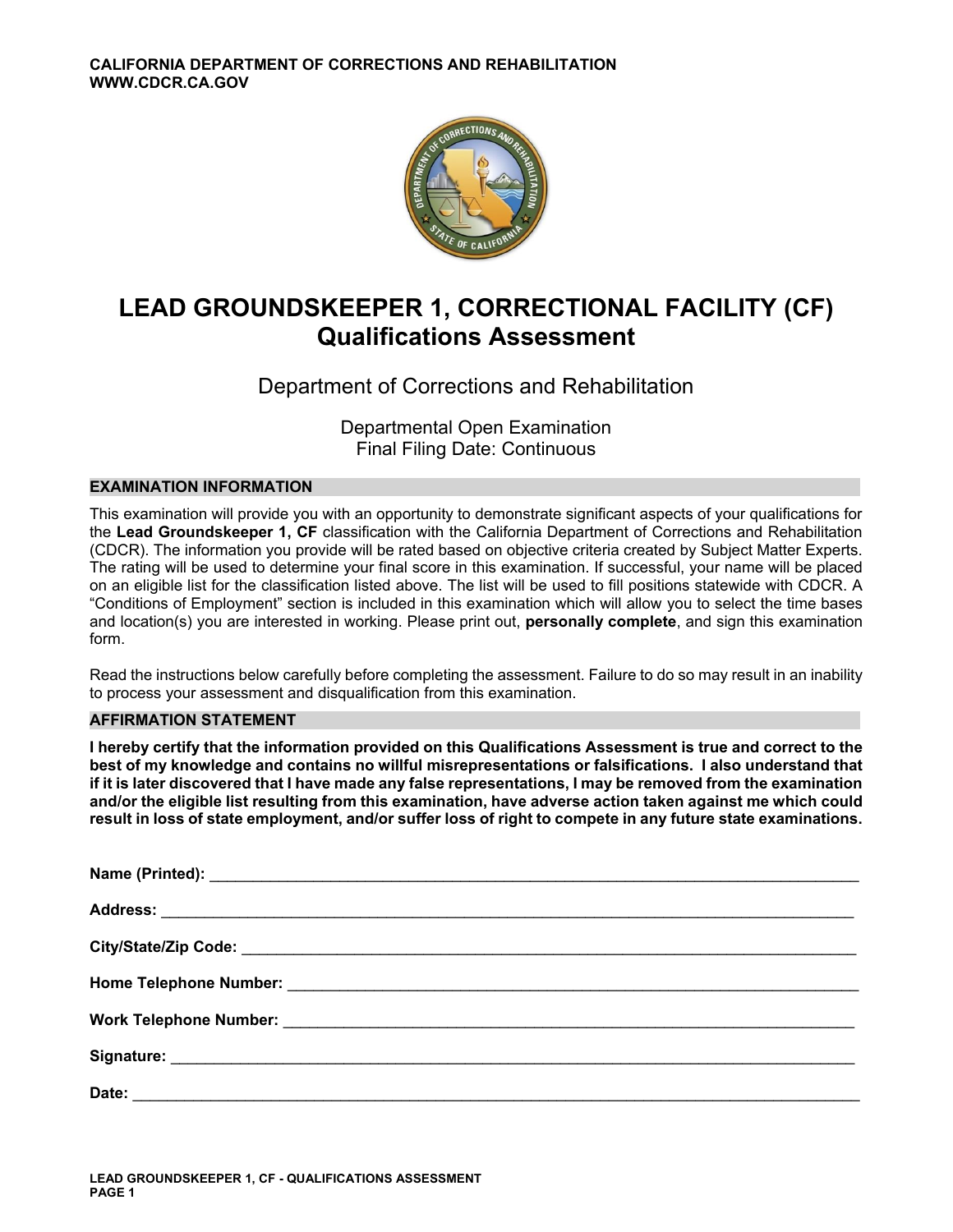### **FILING INSTRUCTIONS**

### **All applicants must complete and submit the following examination materials:**

- [Examination Application \(STD. 678\)](https://jobs.ca.gov/pdf/STD678.pdf)
- Qualifications Assessment

### By mail to:

**Department of Corrections and Rehabilitation Office of Workforce Planning P.O. Box 942883 Sacramento, CA 94283-0001** 

Or in person at:

**Department of Corrections and Rehabilitation 1515 S Street Sacramento, CA 95811-7243 Attn: Office of Workforce Planning, 211S** 

If you are personally delivering your application and Qualifications Assessment, you must do so between the hours of **8:00 a.m.** and **5:00 p.m.**, Monday through Friday, excluding holidays, on or before the cut-off date to the street address listed above.

### **NOTE:**

- All examination materials must have original signatures.
- Be sure your envelope has adequate postage if submitting via mail.
- Faxed or emailed copies will **NOT** be accepted under any circumstances.
- Make and keep a photocopy of the completed Qualifications Assessment for your records.

### **GENERAL INSTRUCTIONS**

This Qualifications Assessment is the sole component of the examination. To obtain a position on the eligible list, a minimum score of 70% must be achieved. Therefore, please be sure to review and follow all instructions carefully as missing or incomplete information may result in disqualification or a lower score.

This examination is comprised of the following areas:

- Affirmation Statement (page 1)
- Filing Instructions / General Instructions (page 2)
- Prior State Employment / Conditions of Employment (pages 3 4)
- Rating Instructions for Questions 1 16 (page 5)
- Knowledge & Experience Assessment for Questions 1 16 (pages 6 9)
- Additional Rating Instructions for Questions 17 27 (page 10)
- Additional Knowledge & Experience Assessment for Questions 17 27 (pages 11 14)
- Recruitment Questionnaire (pages 15 16)

### **YOUR RESPONSES ARE SUBJECT TO VERIFICATION**

Please keep in mind that all information provided on this Qualifications Assessment will be subject to verification at any time during the examination process, hiring process, and even after gaining employment. Anyone who misrepresents his/her experience will be subject to adverse consequences, which could include the following action(s):

- Removal from the examination process
- Removal from the eligible list / certification list
- Loss of State employment
- Loss of rights to compete in any future state examinations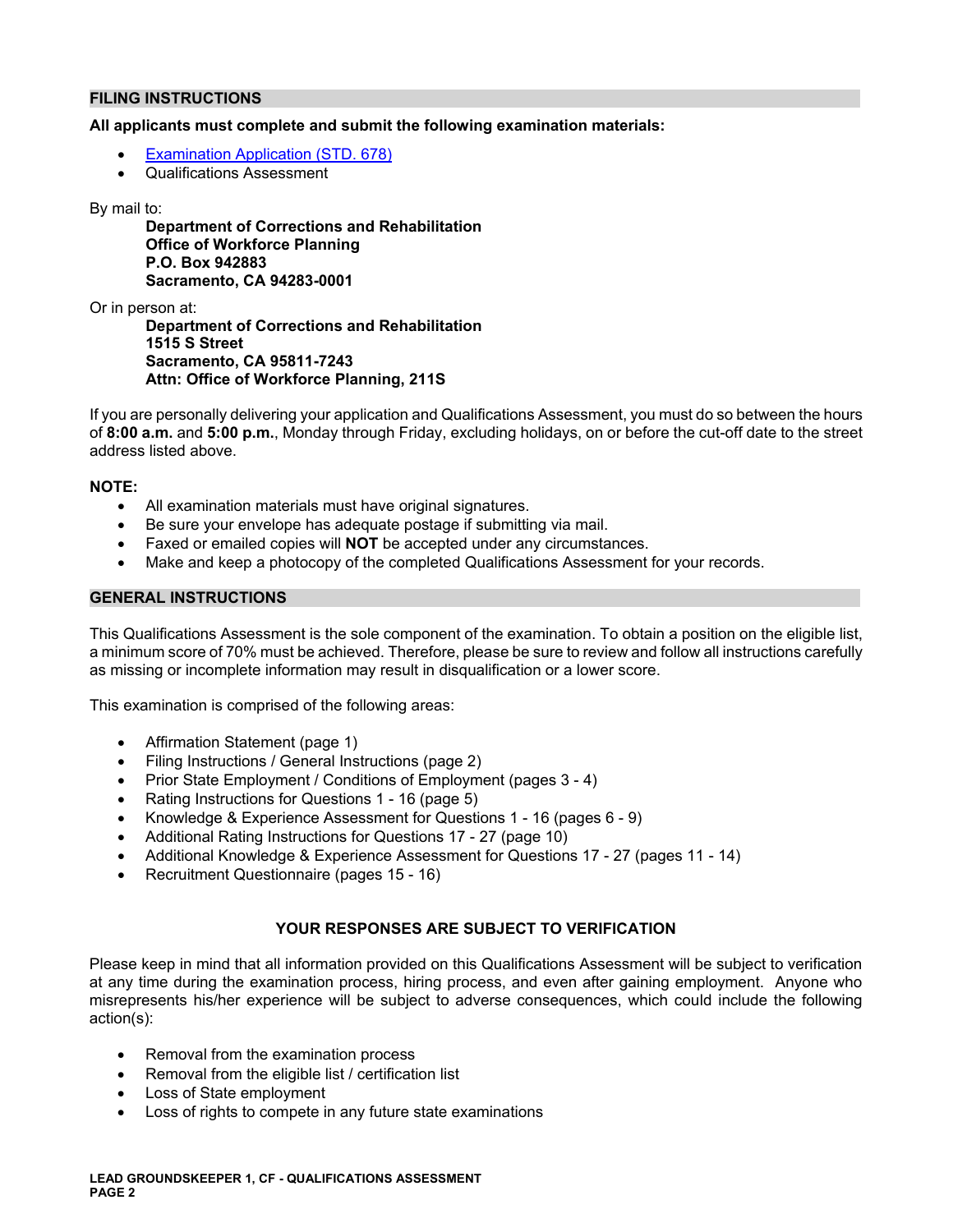### **PRIOR STATE EMPLOYMENT INFORMATION**

**Complete this next section ONLY if you have been previously dismissed from California State Civil Service employment by punitive action or as a result of disciplinary proceedings. IF THIS DOES NOT APPLY TO YOU, please skip this question.** 

**Do you have written permission from the California Department of Human Resources (CalHR) to take this examination?** 





**State Personnel Board, Rule 211 provides that a dismissed state employee may only participate in State Civil Service examinations if he/she has obtained prior consent from the State Personnel Board.** 

### **CONDITIONS OF EMPLOYMENT**

### **PLEASE MARK THE APPROPRIATE BOX(ES) OF YOUR CHOICE.**

If you are successful in this examination, your name will be placed on an active employment list and referred to fill vacancies Statewide according to the conditions you specify on this form.

### **TYPE OF APPOINTMENT YOU WILL ACCEPT**

Please mark the appropriate box(es) - you may check "(A) Any" if you are willing to accept any type of employment.

☐ **(D) Permanent Full-Time** ☐ **(R) Permanent Part-Time** ☐ **(K) Limited-Term Full-Time** ☐ **(A) Any** 

If all are marked and you receive an appointment other than permanent full-time, your name will continue to be considered for permanent full-time positions.

### **LOCATION(S) YOU ARE WILLING TO WORK**

☐ **5 ANYWHERE IN THE STATE –** If this box is marked, no further selection is necessary

### **NORTHERN REGION**

- 
- 
- 
- 
- Mule Creek State Prison ☐ 2500 **Modoc County** ☐ 4700 **Siskiyou County**  Pine Grove Youth Conservation ☐ 2800 **Napa County** Camp ☐ 4800 **Solano County**  ☐ 2900 – **Nevada County** California Medical Facility ☐ 0400 – **Butte County**
- 
- □ 0500 Calaveras County <br>□ 3200 **Plumas County D** 3200 **Plumas County**
- ☐ 0600 **Colusa County**
- ☐ 0700 **Contra Costa County**  CSP, Sacramento ☐ 5200 **Tehama County**
- 
- 
- 
- 
- 
- 
- ☐ 1800 **Lassen County**  O.H. Close YCF
- California Correctional Center N.A. Chaderjian YCF
- High Desert State Prison
- 
- 
- ☐ ☐ 2300 **Mendocino County** 0300 **Amador County** ☐ 4600 **Sierra County** 
	-
	-
	-
	-
	-
	- ☐ 5100 **Sutter County** 3400 **Sacramento County** ☐
	-
	-
- ☐ 0800 **Del Norte County**  Folsom State Prison ☐ 5300 **Trinity County**  Pelican Bay State Prison Richard A. McGee Correctional Training Center ☐ 5500 – **Tuolumne County** ☐ 0900 – **El Dorado County**  Sierra Conservation Center
	- ☐ 3800 **San Francisco County** 1100 **Glenn County** ☐
	-
- ☐ ☐ 3900 **San Joaquin County** 1200 **Humboldt County**  Deuel Vocational Institute ☐ 5800 **Yuba County** 
	- California Health Care Facility
	-
	-
	-
- ☐ 0100 **Alameda County** ☐ 2100 **Marin County** ☐ 4100 **San Mateo County**
- ☐ 0200 **Alpine County**  CSP, San Quentin ☐ 4500 **Shasta County** 
	-
	-
	-
	-
	-
	- ☐ 4900 **Sonoma County** 3200 **Plumas County** ☐
	-
	-
	-
	-
	-
	- ☐ 5700 **Yolo County**
	-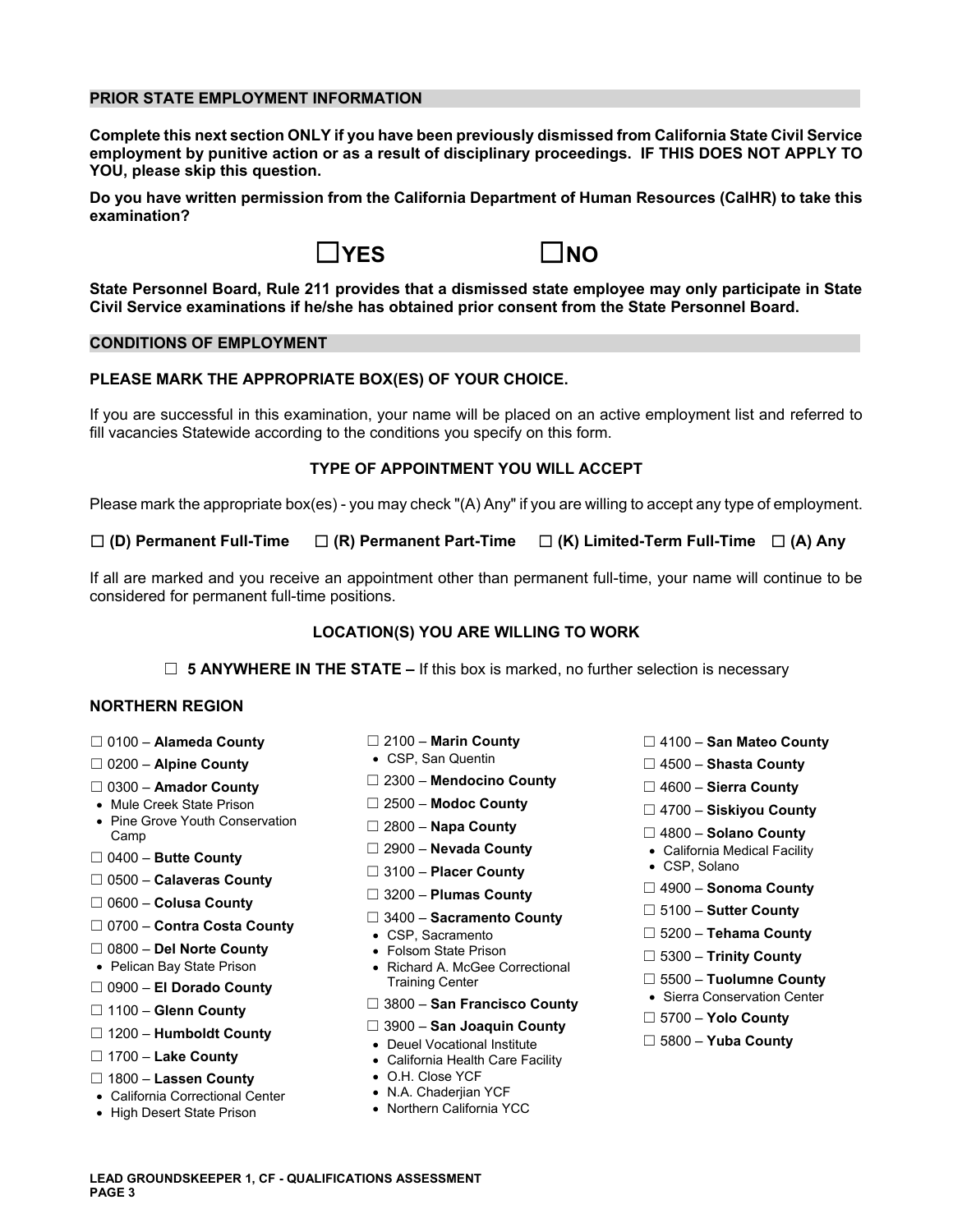### **CENTRAL REGION**

- 
- 
- 
- 
- 
- 
- 
- 
- 

- 
- 
- □ 1400 **Inyo County** <br>CA Substance Abuse Treatment **and Substance Abuse Treatment** <br>Facility Facility **COUNTER COUNTY** Facility **COUNTER EXECUTE** ☐ 1500 – **Kern County** Facility ☐ 3500 – **San Benito County** 
	-
- California City Correctional ☐ 2000 **Madera County** ☐ 4000 **San Luis Obispo** Facility Central California Women's **County**  California Correctional Institution Facility California Men's Colony Kern Valley State Prison
	-
	-
	-
	-

- ☐ 1000 **Fresno County** ☐ 1600 **Kings County** ☐ 2700 **Monterey County**  Pleasant Valley State Prison Avenal State Prison Correctional Training Facility
	-
	-
	-
	-
- Kern Valley State Prison **Facility** Practitive Prison **in State Prison in the County** of North Kern State Prison **in State Prison** in North Kern State Prison **in North Kern State Prison** in North Kern State Prison **in N**
- Wasco State Prison **DEMILY COLL THE STATE OF Mariposa County** DEMILY A400 Santa Cruz County
	- ☐ 2400 **Merced County** ☐ 5000 **Stanislaus County**
	- ☐ 2600 **Mono County** ☐ 5400 **Tulare County**

### **SOUTHERN REGION**

- 
- 
- 
- 
- 
- □ 3000 **Orange County the County of County County County county c** California Institution for Men
- 
- 
- 

California Institution for Women

- 
- ☐ Ironwood State Prison 1900 **Los Angeles County**  ☐ 5600 **Ventura County**  CSP, Los Angeles County ☐ 3600 **San Bernardino**
- ☐ 1300 **Imperial County** ☐ 3300 **Riverside County** ☐ 3700 **San Diego County**
- Calipatria State Prison California Rehabilitation Center RJ Donovan Correctional Facility
- CSP, Centinela **Chuckawalla Valley State Prison** □ 4200 **Santa Barbara County 1000 Lee Angeles County** Ironwood State Prison
	-
	-

**ADDRESS OR EMPLOYMENT CHANGES** 

After list release, successful candidates may update any address and/or availability for employment preference information by accessing their [CalCareer Account](https://www.jobs.ca.gov/) [\(www.jobs.ca.gov](www.jobs.ca.gov)) on the California Department of Human Resources (CalHR) website or by notifying CDCR at the following address:

> California Department of Corrections and Rehabilitation Office of Workforce Planning P.O. Box 942883 Sacramento, CA 94283-0001 Attn: Certification Unit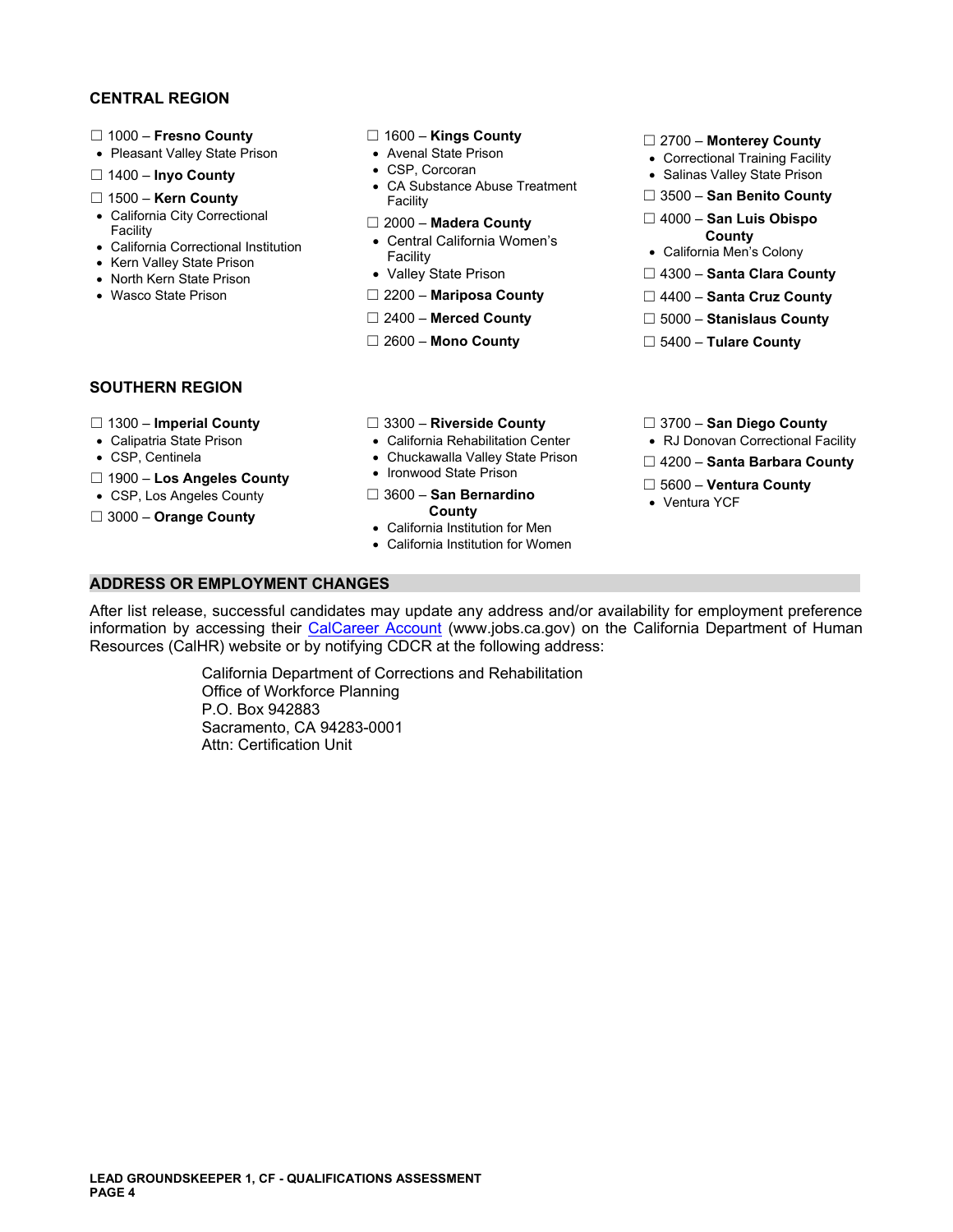### **RATING INSTRUCTIONS FOR QUESTIONS 1 - 16**

Rate your knowledge and experience performing specific job-related actions, using the rating scale(s) below.

**NOTE:** The number of years required for the Experience Rating Scale (Scale #2) for questions 1 – 16 is different than the number of years required for the Experience Rating Scale (Scale #2) for questions 17 – 27.

Respond to each statement, beginning on the following page, by indicating how the statement applies to you. You are required to respond to every statement by marking one option for each of the two scales provided. Responses may not be changed or added once submitted to the Office of Workforce Planning. Missing responses will result in a lower score.

In responding to each statement, you may refer to your FORMAL EDUCATION, FORMAL TRAINING COURSES, and/or WORK EXPERIENCE whether paid or not paid.

### **SCALE #1 - KNOWLEDGE RELATED TO PERFORMING THIS ACTION**

### **Extensive Knowledge**

I possess an expert knowledge level to the extent that I have effectively performed tasks related to this knowledge in the most difficult and complex situations **and** I have instructed others on specific aspects of this knowledge.

### **Moderate Knowledge**

I possess an advanced knowledge level to the extent that I could effectively perform this task under the majority of circumstances or situations encountered.

### **Basic Knowledge**

I possess a sufficient knowledge level that would allow me to perform this task successfully in routine situations.

### **Limited Knowledge**

I have some knowledge of how to perform this task, but I may require additional instruction to apply my knowledge effectively.

### **No Knowledge**

I have no knowledge of how to perform this task or what it may entail.

### **SCALE #2 - EXPERIENCE RELATED TO PERFORMING THIS ACTION**

### **Extensive Experience**

I have more than 5 years of experience in regularly performing this action **and** I have instructed others on this specific action.

### **Moderate Experience**

I have more than 4 years, but less than 5 years of experience performing this action **and** I can perform it independently.

### **Basic Experience**

I have more than 3 years, but less than 4 years of experience performing this action **and** I have performed it regularly with minimal or no assistance.

### **Limited Experience**

I have less than 3 years of experience in performing this action **and** I may require assistance for successful performance.

### **No Experience**

I have never performed this action.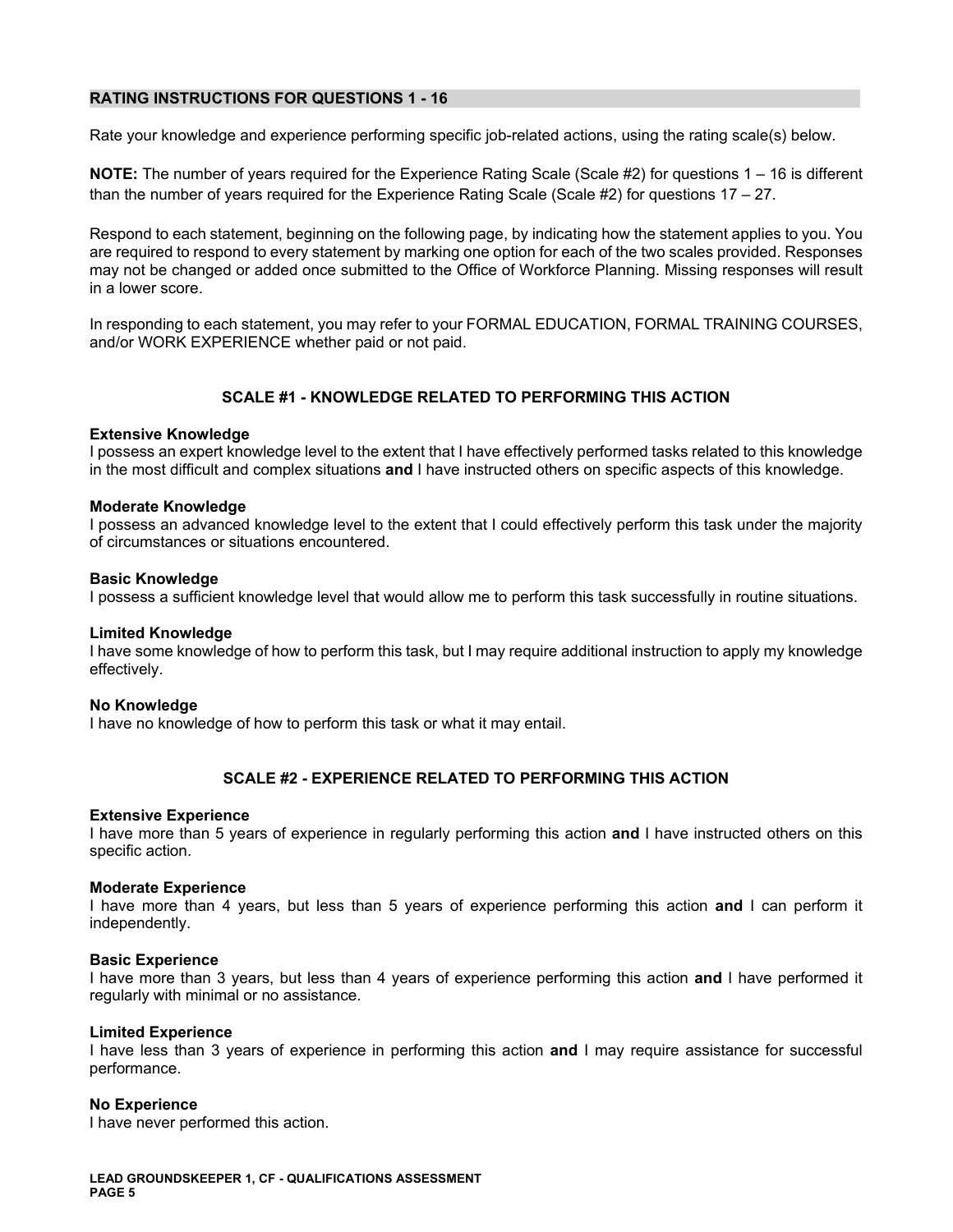### 1. Plant and care for trees, hedges, shrubs, flowers, and ornamental plants.

- ☐ Extensive Knowledge ☐ Extensive Experience
- ☐ Moderate Knowledge ☐ Moderate Experience
- ☐ Basic Knowledge ☐ Basic Experience
- ☐ Limited Knowledge ☐ Limited Experience
- 

### **Knowledge related to performing this action Experience related to performing this action**

- 
- 
- 
- 
- ☐ No Knowledge ☐ No Experience

2. Propagate flowers, ornamental plants, and/or shrubs in a greenhouse/nursery.

- 
- 
- 
- 
- 

### **Knowledge related to performing this action Experience related to performing this action**

- ☐ Extensive Knowledge ☐ Extensive Experience
- ☐ Moderate Knowledge ☐ Moderate Experience
- ☐ Basic Knowledge ☐ Basic Experience
- ☐ Limited Knowledge ☐ Limited Experience
- ☐ No Knowledge ☐ No Experience

3. Keep greenhouses and/or nurseries used for propagation in good repair and free from disease and pests.

- 
- 
- 
- 
- ☐ No Knowledge ☐ No Experience

### **Knowledge related to performing this action Experience related to performing this action**

- ☐ Extensive Knowledge ☐ Extensive Experience
- ☐ Moderate Knowledge ☐ Moderate Experience
- ☐ Basic Knowledge ☐ Basic Experience
- ☐ Limited Knowledge ☐ Limited Experience
	-

4. Prepare and treat soil for planting, including spading and fertilizing.

### **Knowledge related to performing this action Experience related to performing this action**

- ☐ Extensive Knowledge ☐ Extensive Experience
- ☐ Moderate Knowledge ☐ Moderate Experience
- 
- ☐ Limited Knowledge ☐ Limited Experience
- ☐ No Knowledge ☐ No Experience

- 
- 
- ☐ Basic Knowledge ☐ Basic Experience
	-
	-

5. Recognize common species of trees, flowers, plants, shrubs, and hedges in order to promote proper care and health.

- 
- ☐ Moderate Knowledge ☐ Moderate Experience
- 
- ☐ Limited Knowledge ☐ Limited Experience
- 

### **Knowledge related to performing this action Experience related to performing this action**

- ☐ Extensive Knowledge ☐ Extensive Experience
	-
- ☐ Basic Knowledge ☐ Basic Experience
	-
- ☐ No Knowledge ☐ No Experience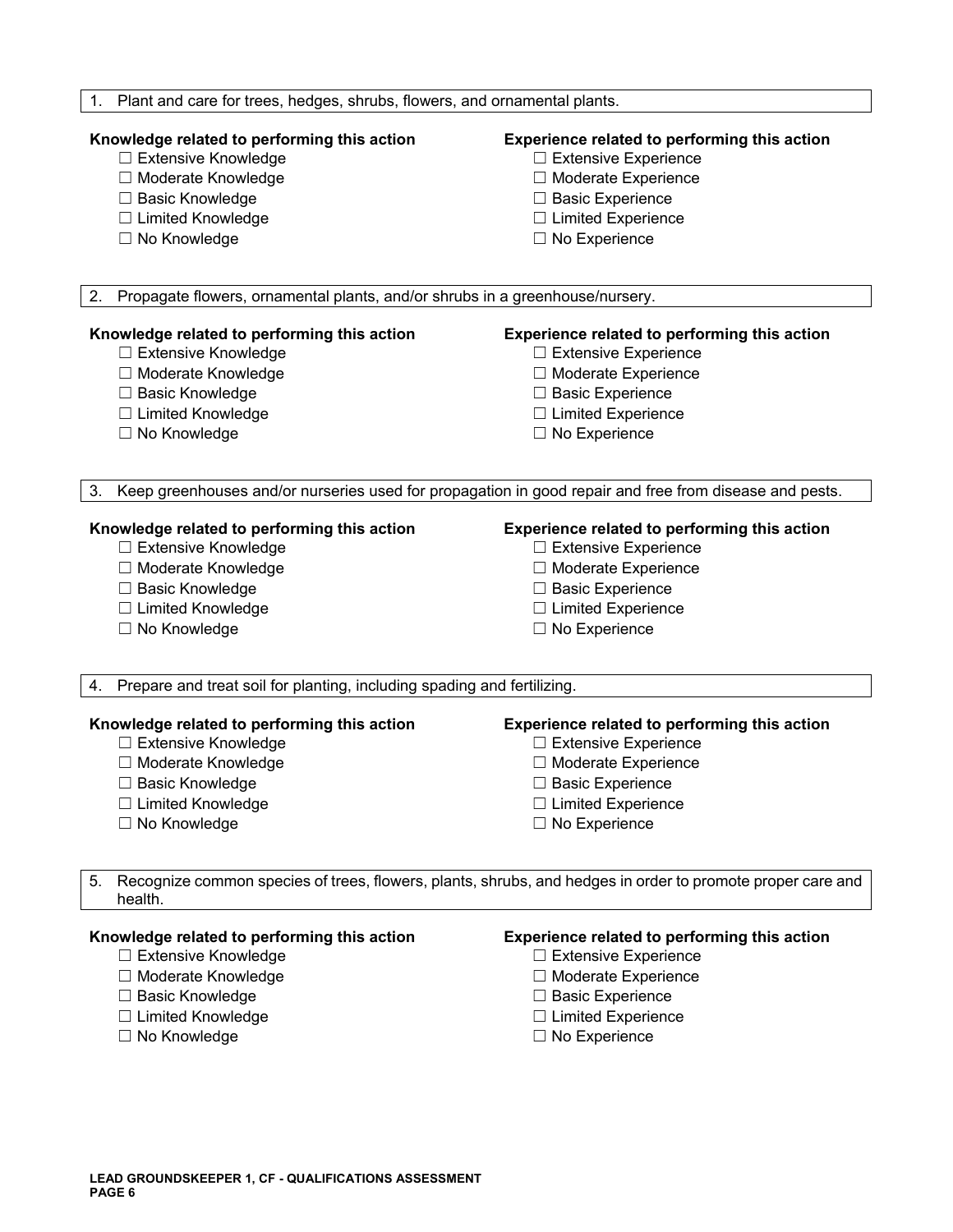| 6.<br>Maintain plants, brush, weeds, and debris along highways/roads.                                                             |                                              |  |
|-----------------------------------------------------------------------------------------------------------------------------------|----------------------------------------------|--|
| Knowledge related to performing this action                                                                                       | Experience related to performing this action |  |
| □ Extensive Knowledge                                                                                                             | $\Box$ Extensive Experience                  |  |
| □ Moderate Knowledge                                                                                                              | □ Moderate Experience                        |  |
| □ Basic Knowledge                                                                                                                 | □ Basic Experience                           |  |
| □ Limited Knowledge                                                                                                               | $\Box$ Limited Experience                    |  |
| $\Box$ No Knowledge                                                                                                               | $\Box$ No Experience                         |  |
| Keep grounds clean and orderly preventing potential safety hazards and maintain aesthetically pleasing work<br>7.<br>environment. |                                              |  |
| Knowledge related to performing this action                                                                                       | Experience related to performing this action |  |
| □ Extensive Knowledge                                                                                                             | $\Box$ Extensive Experience                  |  |
| □ Moderate Knowledge                                                                                                              | □ Moderate Experience                        |  |
| □ Basic Knowledge                                                                                                                 | □ Basic Experience                           |  |
| □ Limited Knowledge                                                                                                               | $\Box$ Limited Experience                    |  |
| □ No Knowledge                                                                                                                    | $\Box$ No Experience                         |  |
| Trim trees, hedges, and shrubs to promote healthy growth.<br>8.                                                                   |                                              |  |
| Knowledge related to performing this action                                                                                       | Experience related to performing this action |  |
| □ Extensive Knowledge                                                                                                             | $\Box$ Extensive Experience                  |  |
| □ Moderate Knowledge                                                                                                              | □ Moderate Experience                        |  |
| □ Basic Knowledge                                                                                                                 | $\Box$ Basic Experience                      |  |
| □ Limited Knowledge                                                                                                               | $\Box$ Limited Experience                    |  |
| □ No Knowledge                                                                                                                    | $\Box$ No Experience                         |  |
| Plan, organize, and/or direct unskilled workers in landscaping/groundskeeping work.<br>9.                                         |                                              |  |
| Knowledge related to performing this action                                                                                       | Experience related to performing this action |  |
| □ Extensive Knowledge                                                                                                             | □ Extensive Experience                       |  |
| □ Moderate Knowledge                                                                                                              | $\Box$ Moderate Experience                   |  |
| □ Basic Knowledge                                                                                                                 | $\Box$ Basic Experience                      |  |
| □ Limited Knowledge                                                                                                               | $\Box$ Limited Experience                    |  |
| □ No Knowledge                                                                                                                    | $\Box$ No Experience                         |  |
| 10. Use proper Personal Protective Equipment (PPE) used in landscaping/groundskeeping work.                                       |                                              |  |
| Knowledge related to performing this action                                                                                       | Experience related to performing this action |  |
| □ Extensive Knowledge                                                                                                             | $\Box$ Extensive Experience                  |  |
| □ Moderate Knowledge                                                                                                              | □ Moderate Experience                        |  |
| □ Basic Knowledge                                                                                                                 | $\Box$ Basic Experience                      |  |
| □ Limited Knowledge                                                                                                               | $\Box$ Limited Experience                    |  |
| $\Box$ No Knowledge                                                                                                               | $\Box$ No Experience                         |  |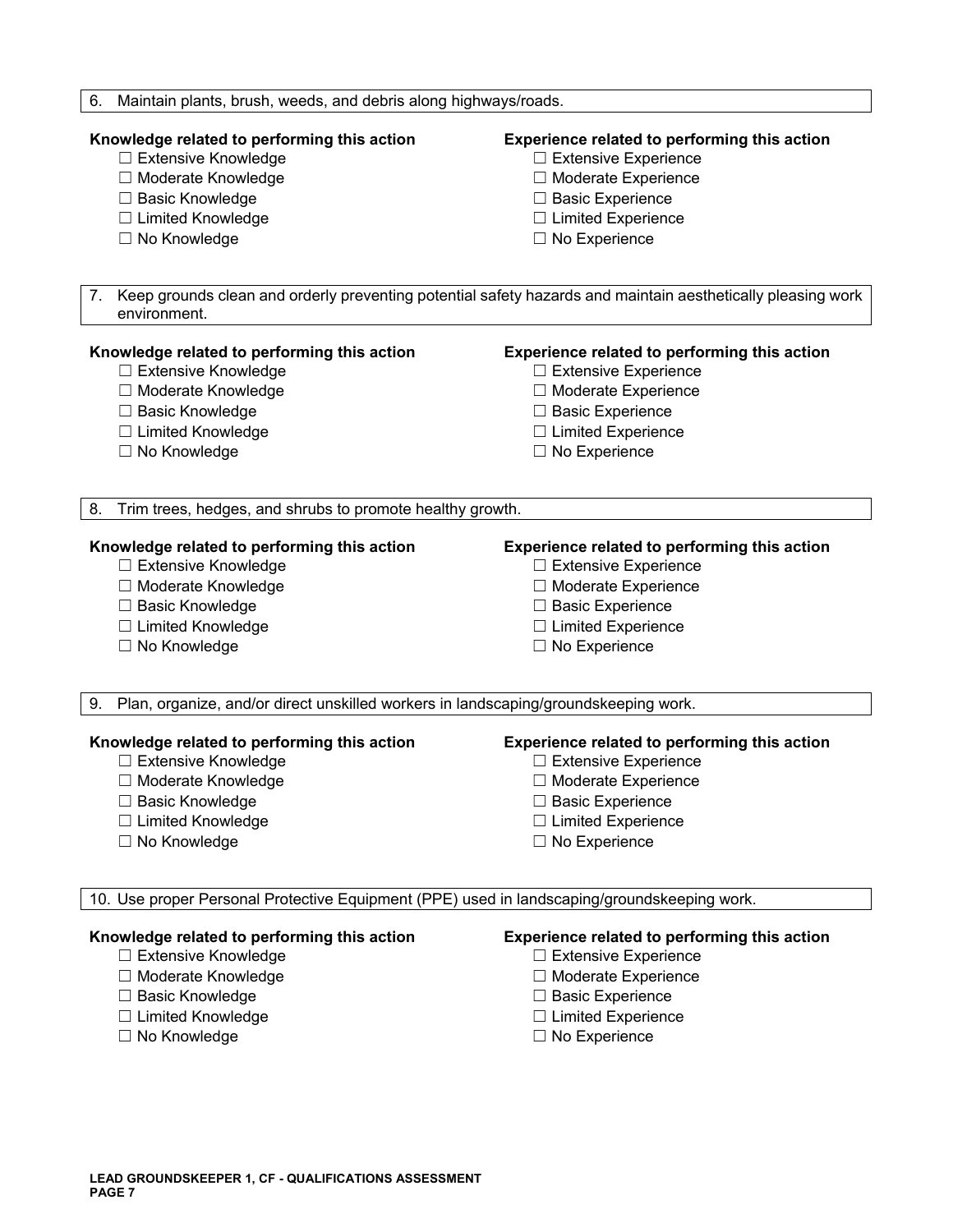### 11. Use tools and power equipment used in landscaping/groundskeeping work.

- ☐ Extensive Knowledge ☐ Extensive Experience
- ☐ Moderate Knowledge ☐ Moderate Experience
- ☐ Basic Knowledge ☐ Basic Experience
- ☐ Limited Knowledge ☐ Limited Experience
- ☐ No Knowledge ☐ No Experience

### **Knowledge related to performing this action Experience related to performing this action**

- 
- 
- 
- 
- 

12. Maintain hoses, tools, supplies, equipment, lawnmowers, etc. in proper condition and repair.

### **Knowledge related to performing this action Experience related to performing this action**

- 
- 
- 
- ☐ Limited Knowledge ☐ Limited Experience
- 

- ☐ Extensive Knowledge ☐ Extensive Experience
- ☐ Moderate Knowledge ☐ Moderate Experience
- ☐ Basic Knowledge ☐ Basic Experience
	-
- ☐ No Knowledge ☐ No Experience

13. Spray ornamental plants, shrubs, hedges, trees, and flowers to control weeds, insects, and plant disease.

- 
- ☐ Moderate Knowledge ☐ Moderate Experience
- 
- 
- 

### **Knowledge related to performing this action Experience related to performing this action**

- ☐ Extensive Knowledge ☐ Extensive Experience
	-
- ☐ Basic Knowledge ☐ Basic Experience
- ☐ Limited Knowledge ☐ Limited Experience
- ☐ No Knowledge ☐ No Experience

14. Maintain accountability of hazardous materials such as fertilizers, herbicides, and pesticides.

### **Knowledge related to performing this action Experience related to performing this action**

- ☐ Extensive Knowledge ☐ Extensive Experience
- ☐ Moderate Knowledge ☐ Moderate Experience
- ☐ Basic Knowledge ☐ Basic Experience
- ☐ Limited Knowledge ☐ Limited Experience
- ☐ No Knowledge ☐ No Experience

- 
- 
- 
- 
- 

### 15. Maintain safety and security of work materials and work areas.

### **Knowledge related to performing this action Experience related to performing this action**

- 
- 
- 
- 
- ☐ No Knowledge ☐ No Experience

- ☐ Extensive Knowledge ☐ Extensive Experience
- ☐ Moderate Knowledge ☐ Moderate Experience
- ☐ Basic Knowledge ☐ Basic Experience
- ☐ Limited Knowledge ☐ Limited Experience
	-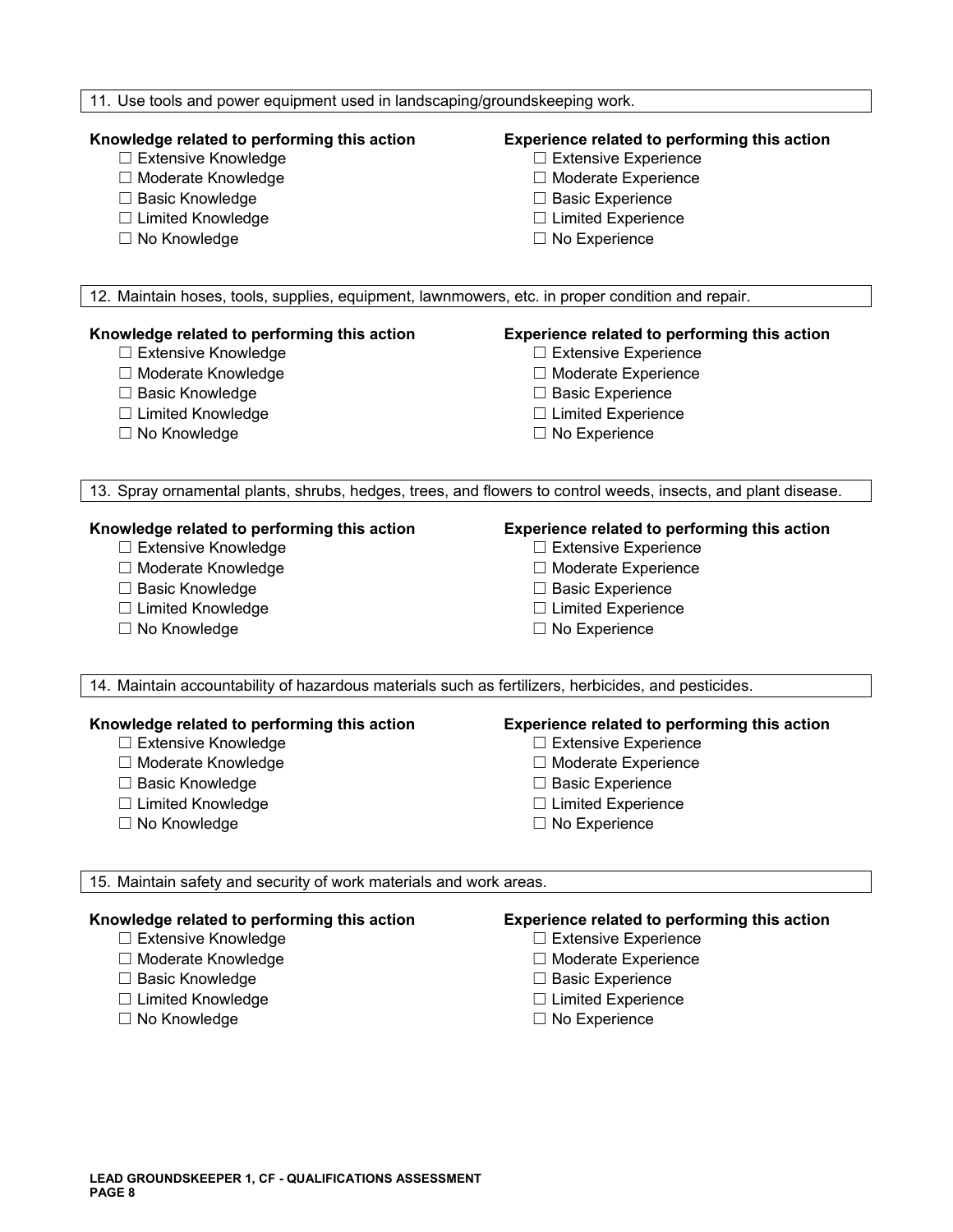### 16. Analyze situations accurately in landscaping/groundskeeping and take effective action.

- 
- ☐ Moderate Knowledge ☐ Moderate Experience
- ☐ Basic Knowledge ☐ Basic Experience
- 
- 

# **Knowledge related to performing this action Experience related to performing this action**

- □ Extensive Experience
- -
- ☐ Limited Knowledge ☐ Limited Experience
- ☐ No Knowledge ☐ No Experience

### **CONTINUE TO THE ADDITIONAL QUESTIONS**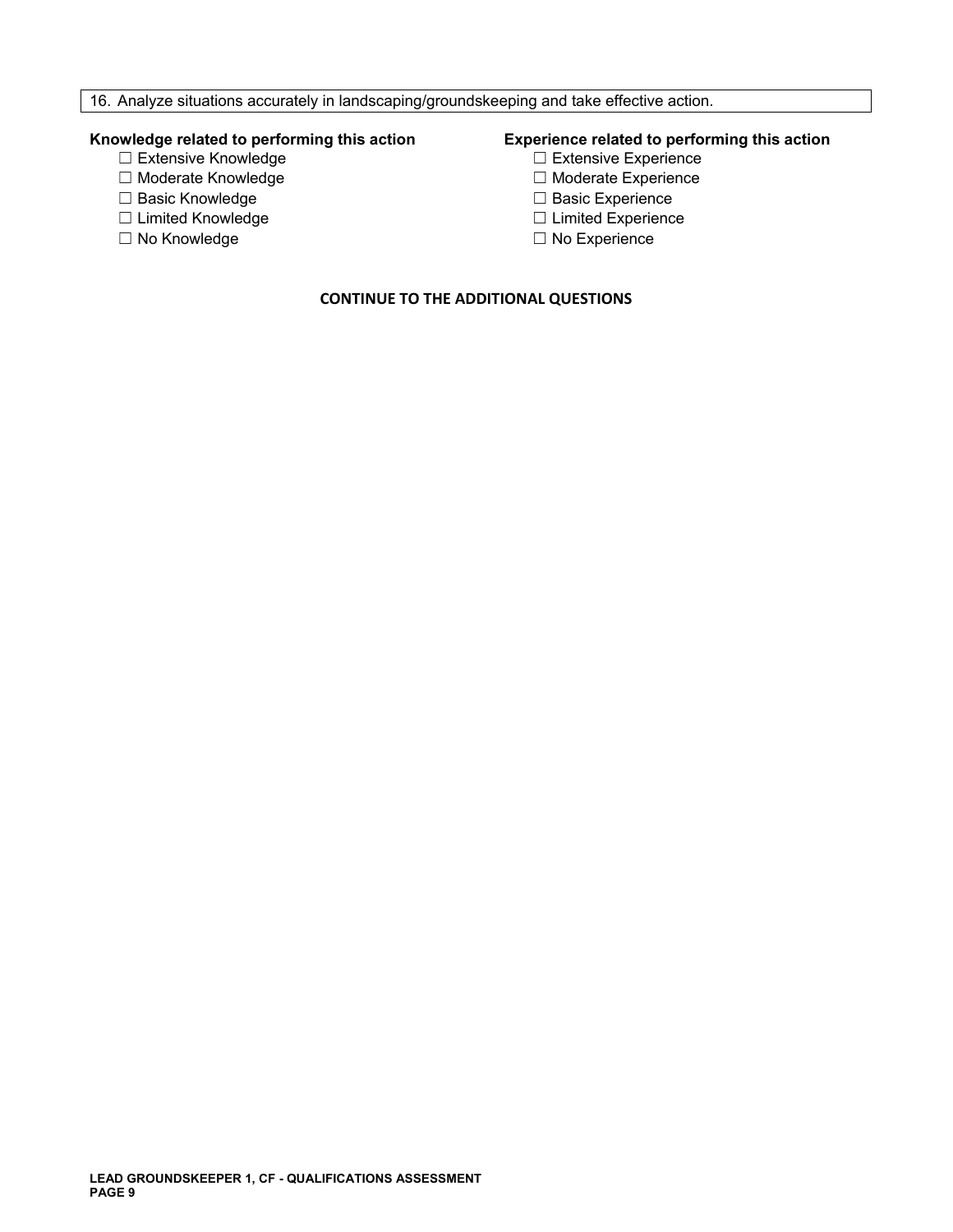### **ADDITIONAL RATING INSTRUCTIONS FOR QUESTIONS 17 - 27**

Rate your knowledge and experience performing specific job-related actions, using the rating scale(s) below.

**NOTE:** The number of years required for the Experience Rating Scale (Scale #2) for questions 17 – 27 is different than the number of years required for the Experience Rating Scale (Scale #2) for questions 1 – 16.

Respond to each statement, beginning on the following page, by indicating how the statement applies to you. You are required to respond to every statement by marking one option for each of the two scales provided. Responses may not be changed or added once submitted to the Office of Workforce Planning. Missing responses will result in a lower score.

In responding to each statement, you may refer to your FORMAL EDUCATION, FORMAL TRAINING COURSES, and/or WORK EXPERIENCE whether paid or not paid.

### **SCALE #1 - KNOWLEDGE RELATED TO PERFORMING THIS ACTION**

### **Extensive Knowledge**

I possess an expert knowledge level to the extent that I have effectively performed tasks related to this knowledge in the most difficult and complex situations **and** I have instructed others on specific aspects of this knowledge.

### **Moderate Knowledge**

I possess an advanced knowledge level to the extent that I could effectively perform this task under the majority of circumstances or situations encountered.

### **Basic Knowledge**

I possess a sufficient knowledge level that would allow me to perform this task successfully in routine situations.

### **Limited Knowledge**

I have some knowledge of how to perform this task, but I may require additional instruction to apply my knowledge effectively.

### **No Knowledge**

I have no knowledge of how to perform this task or what it may entail.

### **SCALE #2 - EXPERIENCE RELATED TO PERFORMING THIS ACTION**

### **Extensive Experience**

I have more than 3 years of experience in regularly performing this action **and** I have instructed others on this specific action.

### **Moderate Experience**

I have more than 2 years, but less than 3 years of experience performing this action **and** I can perform it independently.

### **Basic Experience**

I have more than 1 year, but less than 2 years of experience performing this action **and** I have performed it regularly with minimal or no assistance.

### **Limited Experience**

I have less than 1 year of experience in performing this action **and** I may require assistance for successful performance.

### **No Experience**

I have never performed this action.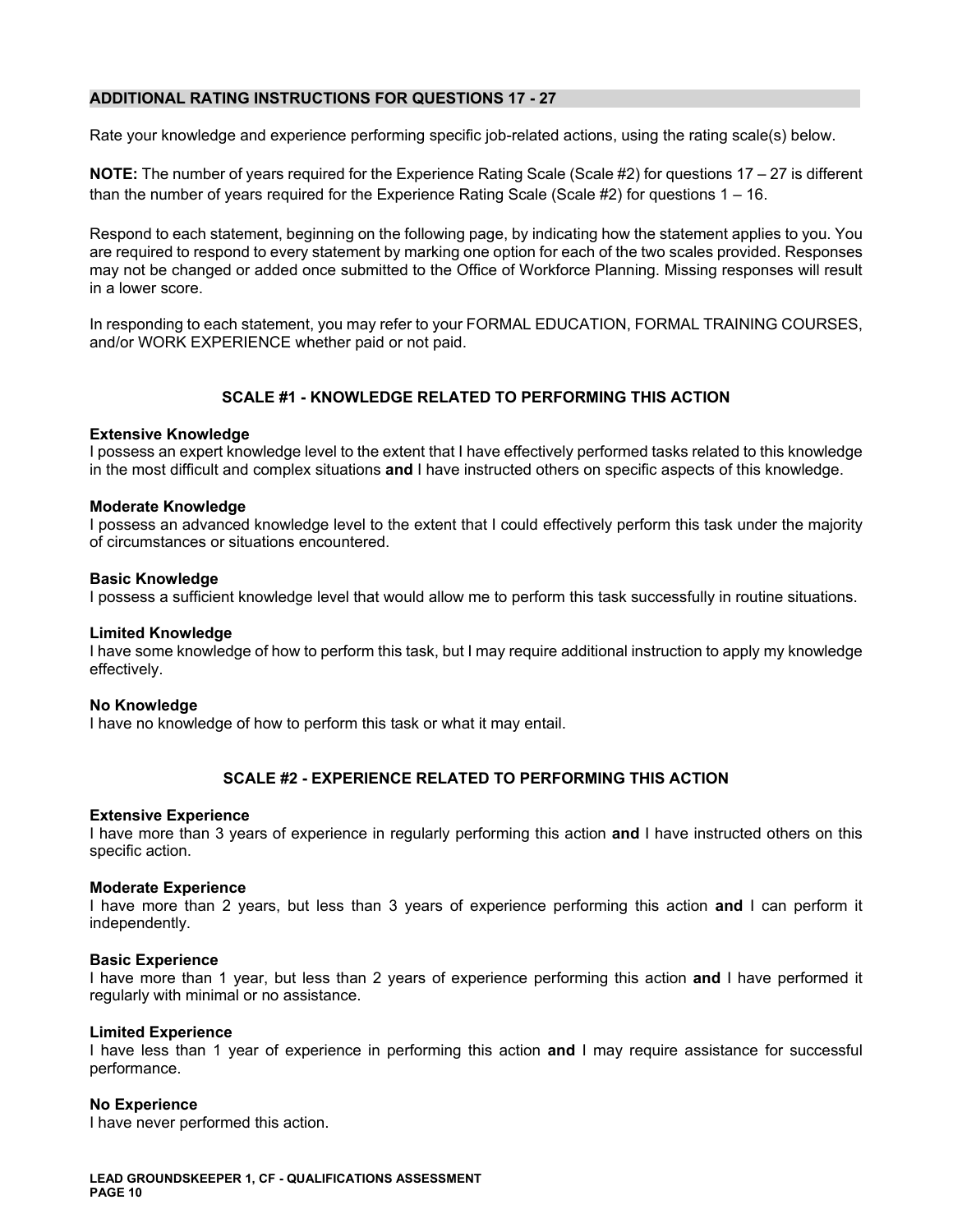| 17. Design and install irrigation system(s).                                                                              |                                              |  |
|---------------------------------------------------------------------------------------------------------------------------|----------------------------------------------|--|
| Knowledge related to performing this action                                                                               | Experience related to performing this action |  |
| □ Extensive Knowledge                                                                                                     | $\Box$ Extensive Experience                  |  |
| □ Moderate Knowledge                                                                                                      | □ Moderate Experience                        |  |
| □ Basic Knowledge                                                                                                         | □ Basic Experience                           |  |
| □ Limited Knowledge                                                                                                       | $\Box$ Limited Experience                    |  |
| $\Box$ No Knowledge                                                                                                       | $\Box$ No Experience                         |  |
| 18. Maintain, adjust, and repair irrigation system(s).                                                                    |                                              |  |
| Knowledge related to performing this action                                                                               | Experience related to performing this action |  |
| □ Extensive Knowledge                                                                                                     | □ Extensive Experience                       |  |
| □ Moderate Knowledge                                                                                                      | □ Moderate Experience                        |  |
| □ Basic Knowledge                                                                                                         | □ Basic Experience                           |  |
| □ Limited Knowledge                                                                                                       | $\Box$ Limited Experience                    |  |
| □ No Knowledge                                                                                                            | $\Box$ No Experience                         |  |
| 19. Use modern irrigation timers and programs.                                                                            |                                              |  |
| Knowledge related to performing this action                                                                               | Experience related to performing this action |  |
| □ Extensive Knowledge                                                                                                     | $\Box$ Extensive Experience                  |  |
| □ Moderate Knowledge                                                                                                      | □ Moderate Experience                        |  |
| □ Basic Knowledge                                                                                                         | □ Basic Experience                           |  |
| □ Limited Knowledge                                                                                                       | $\Box$ Limited Experience                    |  |
| $\Box$ No Knowledge                                                                                                       | $\Box$ No Experience                         |  |
| 20. Maintain accurate daily, weekly, and/or monthly records of groundskeeping efforts.                                    |                                              |  |
| Knowledge related to performing this action                                                                               | Experience related to performing this action |  |
| □ Extensive Knowledge                                                                                                     | □ Extensive Experience                       |  |
| □ Moderate Knowledge                                                                                                      | □ Moderate Experience                        |  |
| $\Box$ Basic Knowledge                                                                                                    | $\Box$ Basic Experience                      |  |
| □ Limited Knowledge                                                                                                       | $\Box$ Limited Experience                    |  |
| $\Box$ No Knowledge                                                                                                       | $\Box$ No Experience                         |  |
| 21. Prune trees, plants, shrubs, hedges, and rose bushes in order to promote and maintain plant health and<br>appearance. |                                              |  |
| Knowledge related to performing this action                                                                               | Experience related to performing this action |  |
| □ Extensive Knowledge                                                                                                     | □ Extensive Experience                       |  |

- ☐ Moderate Knowledge ☐ Moderate Experience
- ☐ Basic Knowledge ☐ Basic Experience
- ☐ Limited Knowledge ☐ Limited Experience
- ☐ No Knowledge ☐ No Experience
- 
- 
- -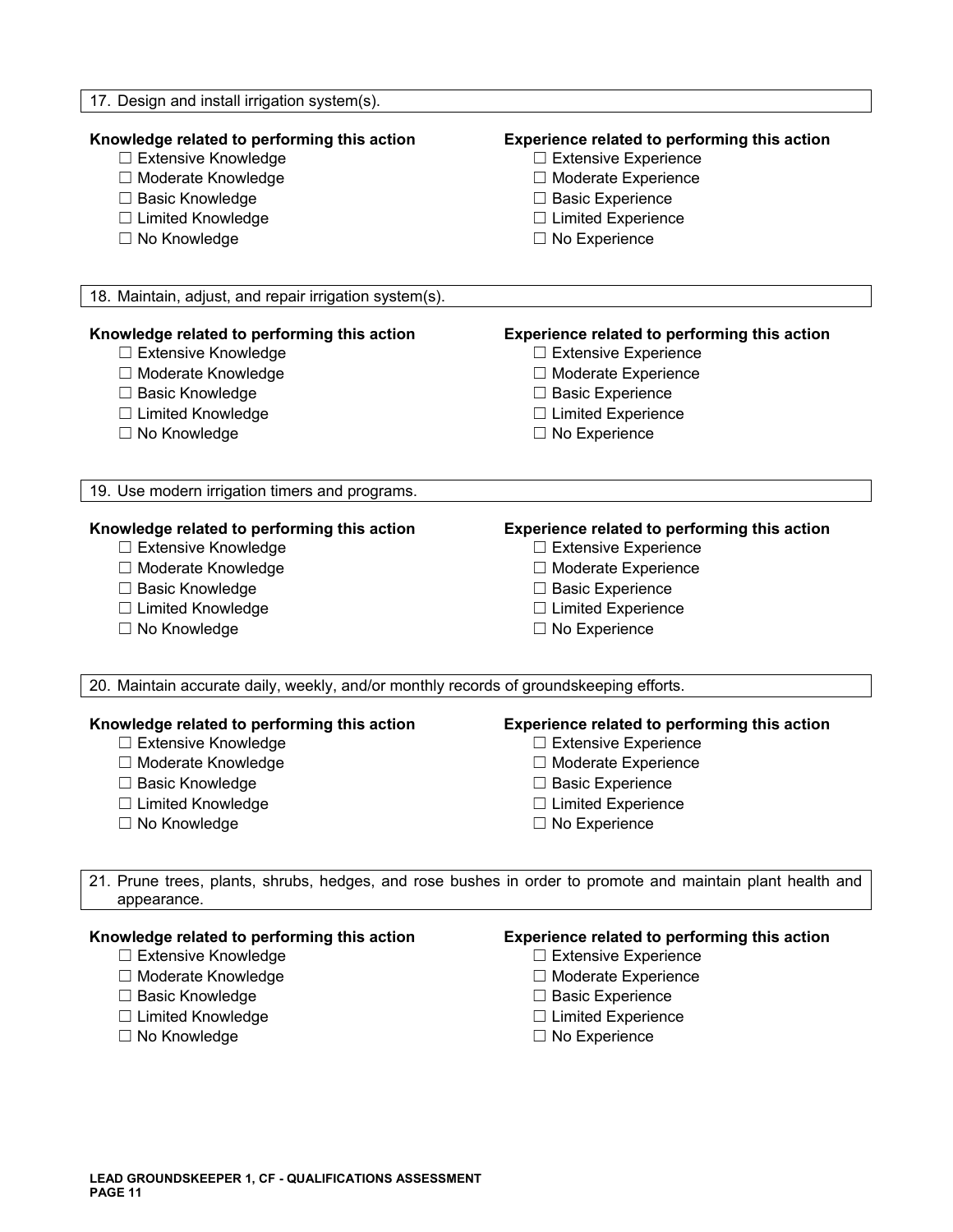### 22. Install and maintain drainage systems to prevent erosion, flooding, saturation, etc.

### **Knowledge related to performing this action Experience related to performing this action**

- ☐ Extensive Knowledge ☐ Extensive Experience
- ☐ Moderate Knowledge ☐ Moderate Experience
- ☐ Basic Knowledge ☐ Basic Experience
- ☐ Limited Knowledge ☐ Limited Experience
- 

- 
- 
- 
- 
- ☐ No Knowledge ☐ No Experience

23. Read and interpret landscaping plans and specifications.

### **Knowledge related to performing this action Experience related to performing this action**

- 
- 
- 
- 
- 

- ☐ Extensive Knowledge ☐ Extensive Experience
- ☐ Moderate Knowledge ☐ Moderate Experience
- ☐ Basic Knowledge ☐ Basic Experience
- ☐ Limited Knowledge ☐ Limited Experience
- ☐ No Knowledge ☐ No Experience

24. Prepare cost estimates and reports for landscaping/groundskeeping projects.

### **Knowledge related to performing this action Experience related to performing this action**

- 
- 
- 
- 
- 

- ☐ Extensive Knowledge ☐ Extensive Experience
- ☐ Moderate Knowledge ☐ Moderate Experience
- ☐ Basic Knowledge ☐ Basic Experience
- ☐ Limited Knowledge ☐ Limited Experience
- ☐ No Knowledge ☐ No Experience

25. Plan minor landscape beautification projects.

### **Knowledge related to performing this action Experience related to performing this action**

- ☐ Extensive Knowledge ☐ Extensive Experience
- ☐ Moderate Knowledge ☐ Moderate Experience
- 
- ☐ Limited Knowledge ☐ Limited Experience
- 

- 
- 
- ☐ Basic Knowledge ☐ Basic Experience
	-
- ☐ No Knowledge ☐ No Experience

## 26. Use modern methods of water conservation.

### **Knowledge related to performing this action Experience related to performing this action**

- 
- ☐ Moderate Knowledge ☐ Moderate Experience
- ☐ Basic Knowledge ☐ Basic Experience
- ☐ Limited Knowledge ☐ Limited Experience
- ☐ No Knowledge ☐ No Experience

- ☐ Extensive Knowledge ☐ Extensive Experience
	-
	-
	-
	-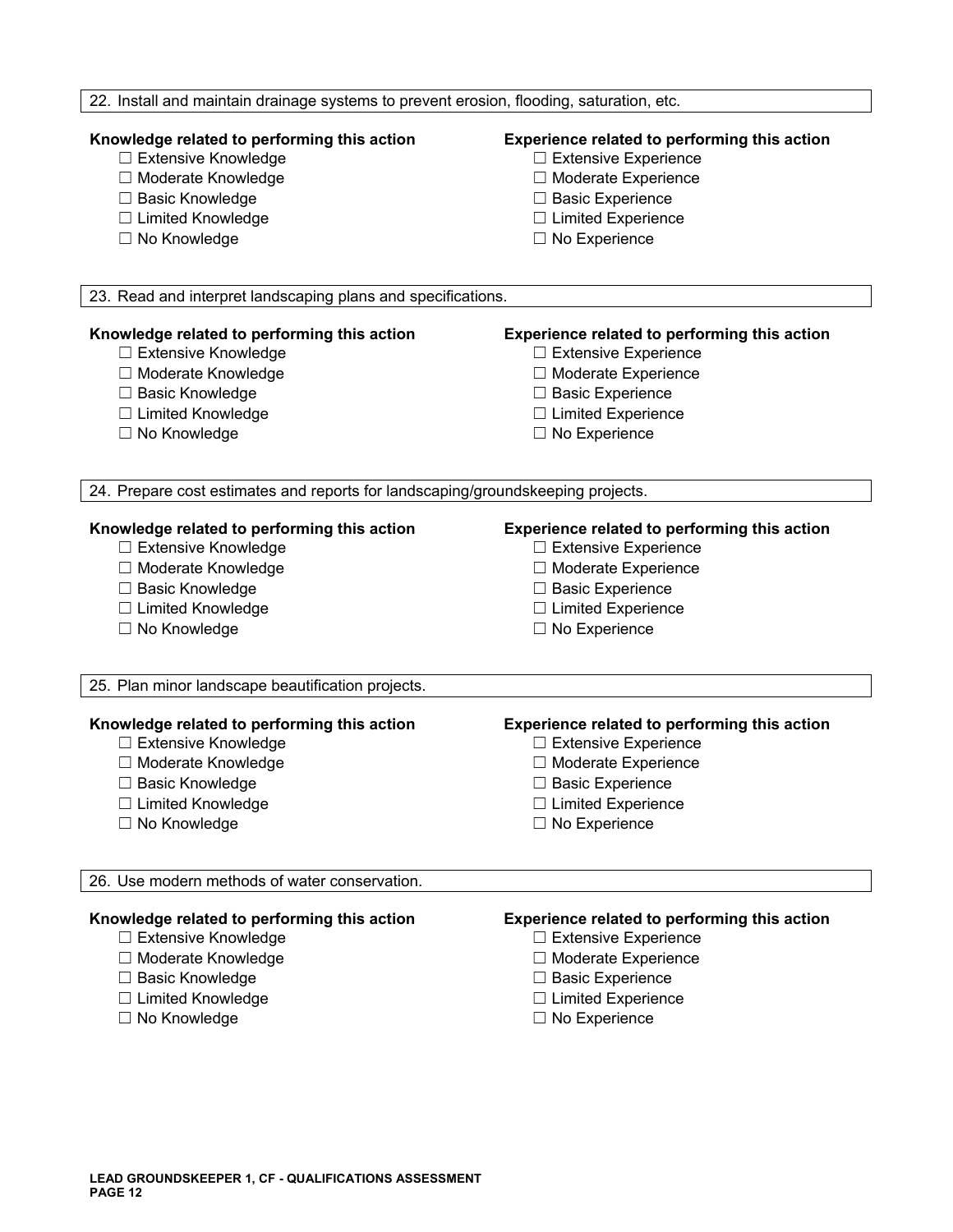### 27. Identify species of trees, flowers, plants, shrubs, and hedges commonly grown in the California climate.

- 
- ☐ Moderate Knowledge ☐ Moderate Experience
- ☐ Basic Knowledge ☐ Basic Experience
- 
- 

# **Knowledge related to performing this action Experience related to performing this action**

- □ Extensive Experience
- -
- ☐ Limited Knowledge ☐ Limited Experience
- ☐ No Knowledge ☐ No Experience

### **THIS CONCLUDES THE EXAMINATION**

**REVISION DATE:** 5/4/2021 - AL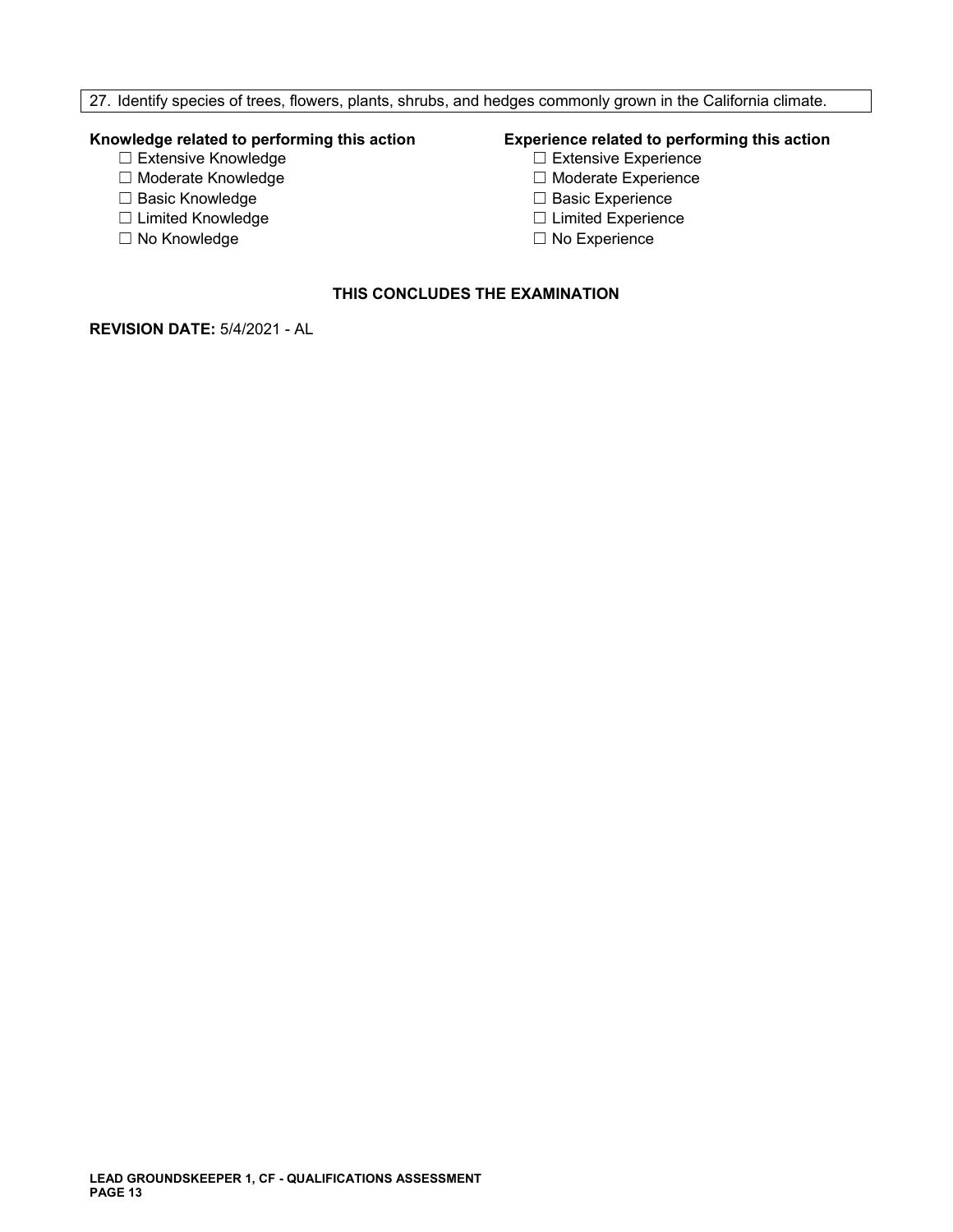**THIS PAGE HAS BEEN INTENTIONALLY LEFT BLANK**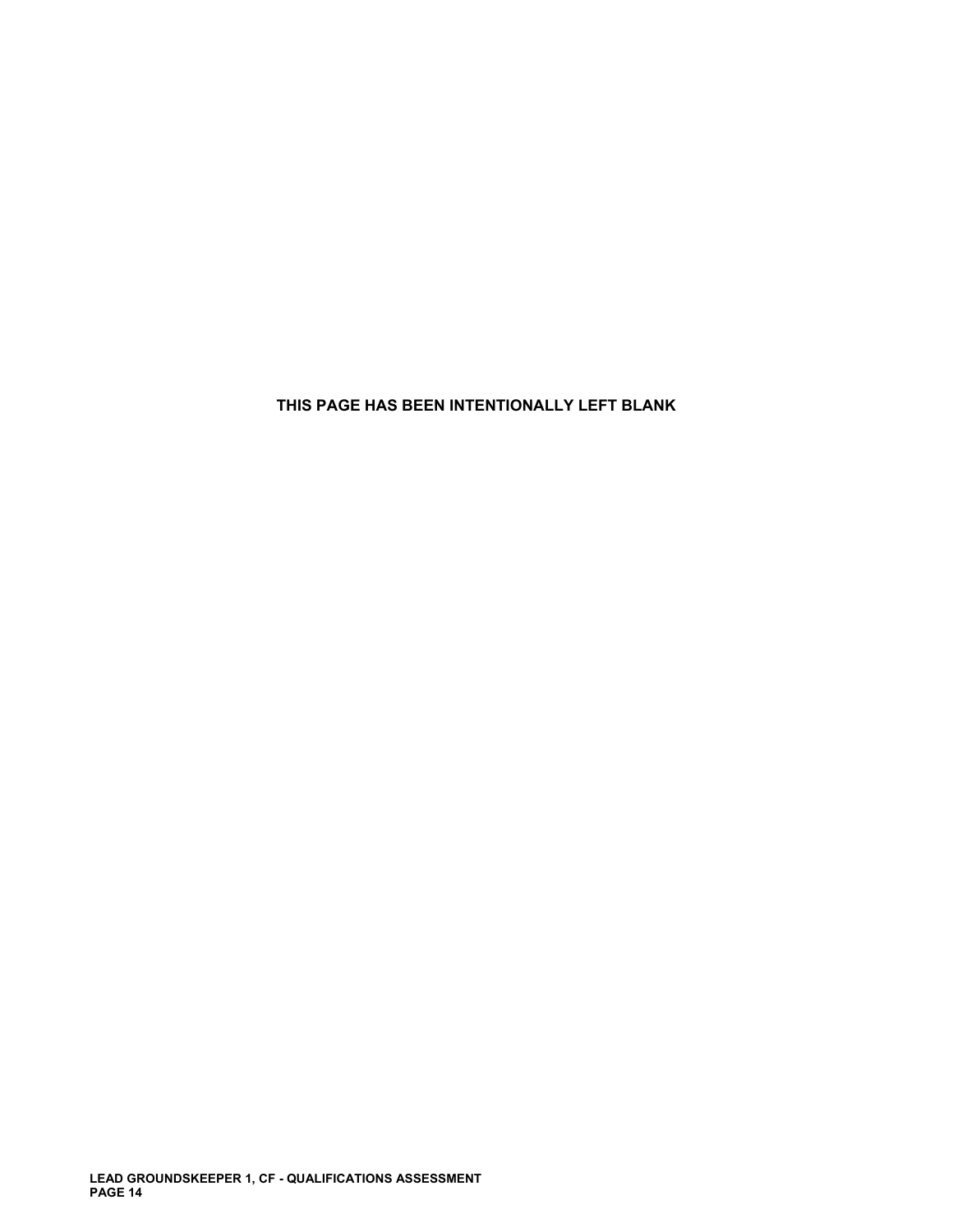### **RECRUITMENT QUESTIONNAIRE**

Applicants are asked to voluntarily provide the information below. The following data will be used for statistical data gathering and reporting purposes. This questionnaire will be separated from the examination and this information will not be used in any employment decisions.

### **GENDER**

- ☐ Male
- ☐ Female
- ☐ Non-binary

### **RACE AND ETHNICITY**

Check **one** box that best describes your race or ethnicity.

- ☐ Black or African American ☐ Multiple Asian\*\* ☐ Multiple Pacific Islander\*\*\*
- ☐ American Indian or Alaska ☐ Indian ☐ Guamanian
- ☐ Hispanic or Latino (alone or ☐ Chinese ☐ Samoan in combination with any other race) ☐ Filipino ☐ Other Pacific Islander
- 
- 
- Native ☐ Cambodian ☐ Hawaiian ☐ White ☐ Japanese ☐ Multiple Races\* ☐ Korean ☐ Laotian ☐ Vietnamese ☐ Other Asian

### **ASIAN PACIFIC ISLANDER**

- 
- 
- 
- 
- 

- \*If you identify with more than one race that is Non-Hispanic or Latino, select Multiple Races.
- \*\*If you identify with more than one Asian ethnicity, select Multiple Asian.

\*\*\*If you identify with more than one Pacific Islander ethnicity, select Multiple Pacific Islander.

### **AUTHORITIES**

Government Code sections 8310.5, 19705, 19790, 19792(h) and California Code of Regulations, Title 2, sections 599.980, 11013(b) authorize the State of California to collect demographic information on job applicants and exam participants for analysis and statistical purposes.

### **CONTINUE TO NEXT PAGE TO COMPLETE RECRUITMENT QUESTIONNAIRE**